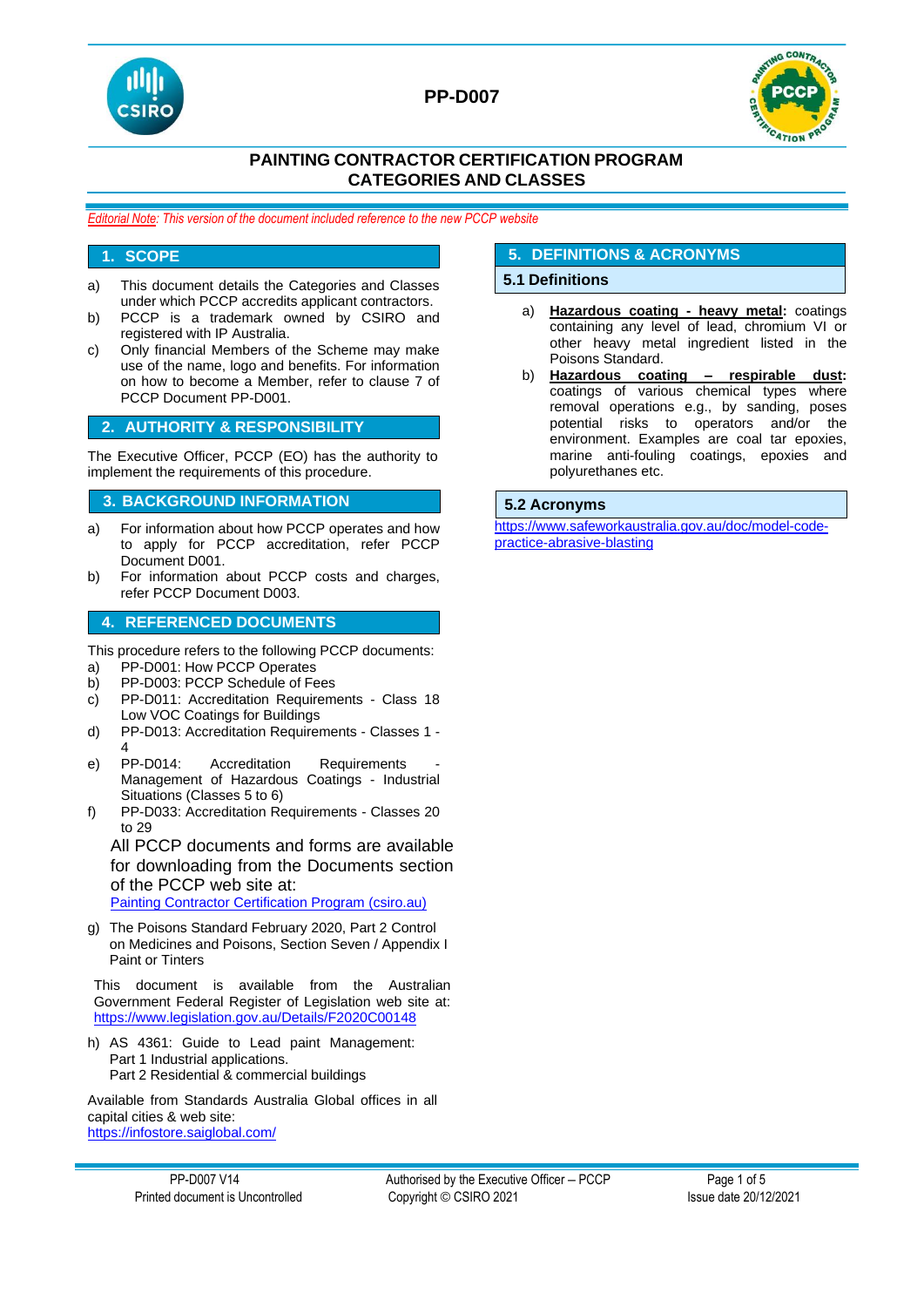



- **AISF** Australian Institute of Surface Finishing<br> **CSIRO** Commonwealth Scientific and In
- Commonwealth Scientific and Industrial Research Organisation
- **CVS** CSIRO Verification Services group<br> **FO** Executive Officer PCCP
- **EO** Executive Officer, PCCP<br>**HVTT** High Voltage Transmissi
- **High Voltage Transmission Towers**
- **PCCP** Painting Contractor Certification Program<br> **PPE** Personal Protective Equipment
- **PPE** Personal Protective Equipment<br>**PTAP** PCCP Technical Advisory Pane
- **PTAP** PCCP Technical Advisory Panel<br>**UHB** Ultra High Build (epoxy)
- **Ultra High Build (epoxy)**
- a) The functional areas in which PCCP is active are classified according to their major Category. Within each Category are several Classes of activities.
- b) Categories cover the preparation of the substrate or surface to which the coating is to be applied and the actual application of the coating.
- c) The Categories in which PCCP is currently active are:
	- A. Protective Coatings
- B. Pavement Markings<br>C. Architectural Coatine
- C. Architectural Coatings<br>D. High Voltage 7
- Transmission Tower Refurbishment
- d) These Categories are described in greater detail below.

#### **6.1 Category A – Protective Coatings**

a) This category covers the application of industrial and heavy-duty coatings designed principally for the

**6. CLASSIFICATION OF ACTIVITY CATEGORIES**

long-term protection of steel and concrete.

- b) The coatings may be only for atmospheric exposure or for immersion service (salt or fresh water, sewage or buried).
- c) Included in this category is the management of hazardous coatings such as lead, chromate, coal tar epoxy and asbestos containing coatings.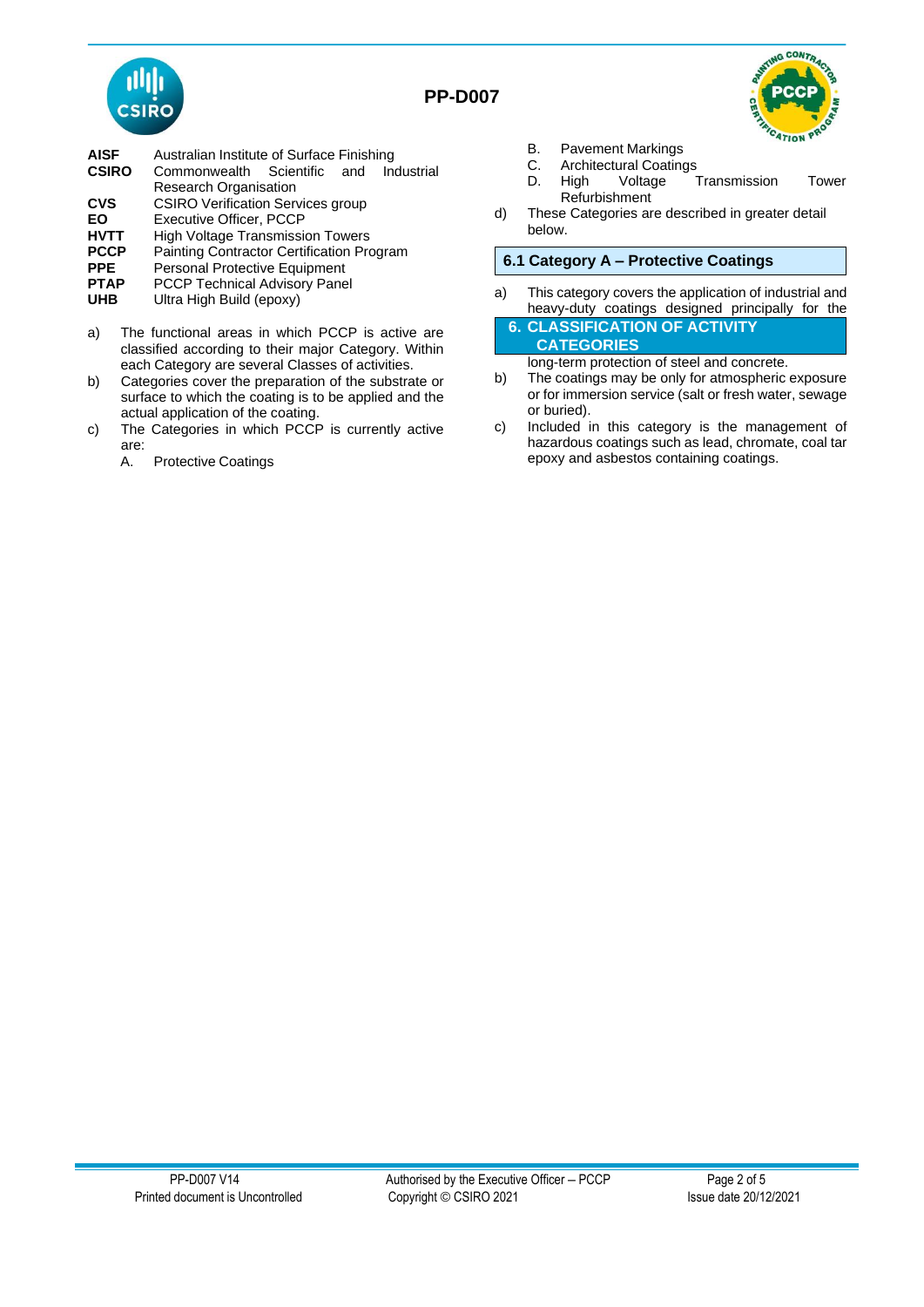



# **PAINTING CONTRACTOR CERTIFICATION PROGRAM CATEGORIES AND CLASSES**

d) Criteria for 6.1 c) lead coatings are based on the requirements contained in AS 4361.1.

#### **6.2 Category B – Pavement Markings**

- a) This category covers the application and removal of coatings designed for roads, pavements and car parks etc.
- b) It encompasses waterborne paint, thermoplastic, solvent borne paints and multi component cold applied plastics, and includes airport marking.

#### **6.3 Category C – Architectural Coatings**

- a) This category covers the application of liquid coatings encountered in commercial and residential buildings and includes:
	- i. The management of hazardous coatings by methods such as removal and repaint or encapsulation.
	- ii. Application of seamless floor coatings to commercial buildings.
- b) Criteria for 6.3 a) i. are based on the requirements contained in AS 4361.2.

#### **6.4 Category D – High Voltage Transmission Tower Refurbishment**

- a) This category covers Refurbishment of HVTT:
	- i. By cleaning and painting of structures using climbing with lanyards and/or rope-based access, and
	- ii. By wet abrasive blasting and high-pressure water cleaning processes, and
	- iii. Application of protective coatings to galvanised steel and concrete.
- b) The requirements have been set with agreement of the AISF and represent an additional level of assurance over the Qualicote® system.

#### **7. CLASSES OF ACTIVITY AREAS**

#### **7.1 Protective Coatings**

- a) In the Category of Protective Coatings there are six (6) Classes of Accreditation available:
	- i. **Class 1:** Shop application of coatings for immersion service
	- ii. **Class 2:** Shop application of coatings for atmospheric service
	- iii. **Class 3:** Site application of coatings for atmospheric service
	- iv. **Class 4:** Site application of coatings for immersion service
	- v. **Class 5:** Management of hazardous coatings, heavy metal containing (lead)

vi. **Class 6:** Management of hazardous coatings, respirable air-borne dusts.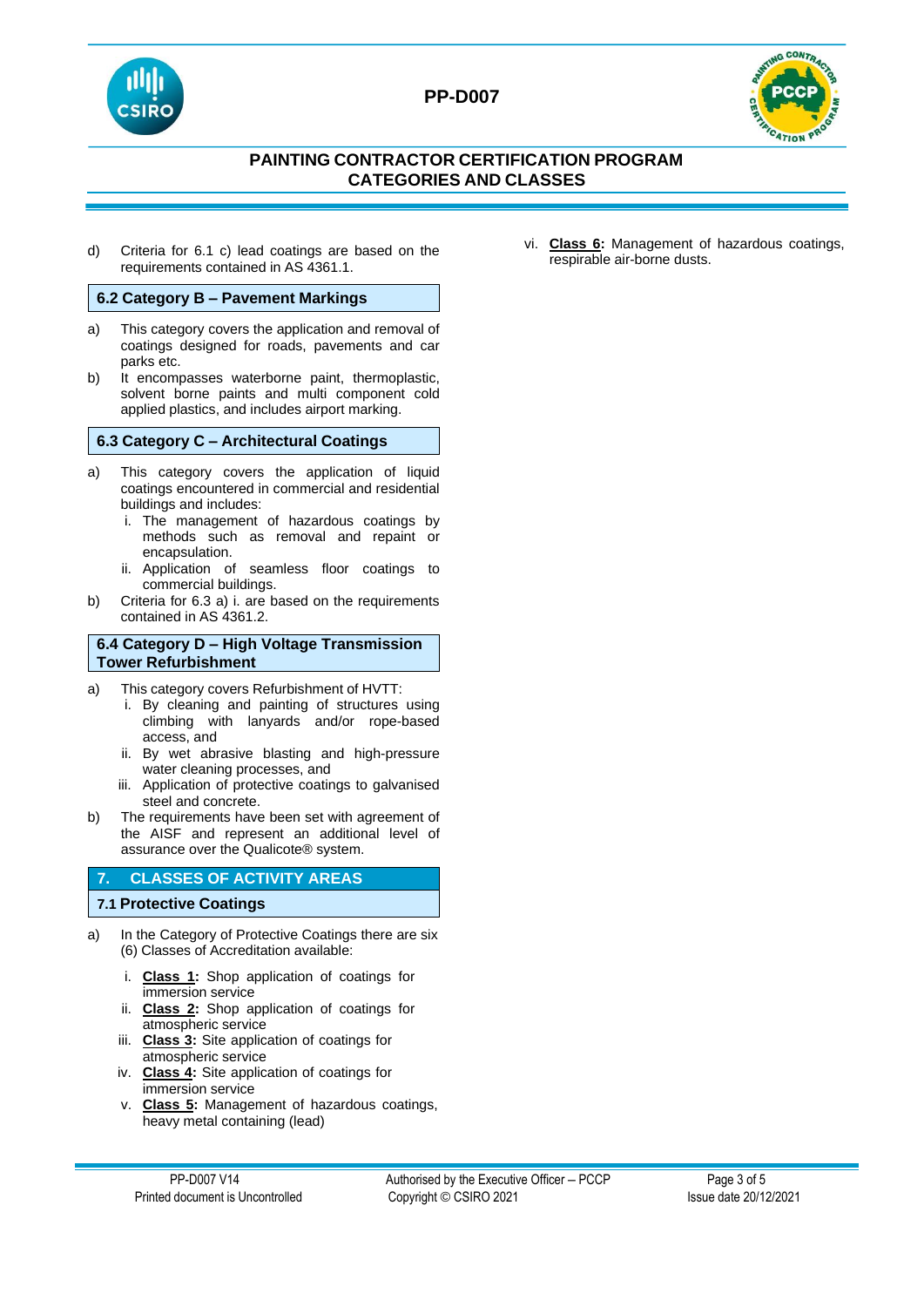

- b) **Class 1** is for the surface preparation and application of coatings in a steel fabricating shop with an enclosed spray-painting facility, mainly for exterior immersion (water or soil) exposure.
- c) **Class 2** is for the surface preparation and application of coatings in a steel fabricating shop with an enclosed spray-painting facility, mainly for exterior atmospheric exposure.
- d) **Class 3** is for the surface preparation and application of coatings on a customer's site, remote from the contractor's home base, where the coating is mainly for exterior atmospheric exposure.
- e) Application of Class 3 coatings is typically to substrates of either steel or concrete.
- f) The coatings that applicators would be accredited to apply would typically be conventional materials: zinc rich coatings, epoxy and most two-pack exteriormaterials for atmospheric service.
- g) Organisations accredited to Class 3 shall be able to demonstrate experience in painting of typical facilities such as power stations, water/sewage treatment plants, food and beverage plants, structural steel or concrete used in dams and other "head works" applications.
- h) **Class 4** is for the surface preparation and application of coatings on a customer's site, remote from the contractor's home base, where the coating is mainly for immersion (water or soil) exposure.

i) For Class 4, applicators would be expected to be experienced in the application of protective coating for chemical, mining and offshore immersion service. This Class covers the painting of all steel and concrete structures subjected to immersion and or abrasion.

**CONTA** 

- j) The coatings to be applied are normally highperformance materials and some specialised lining materials (e.g., polyester, UHB epoxy etc).
- k) Organisations accredited to this Class shall be able to demonstrate extensive experience in painting, stripping and relining of typical facilities, such as water reservoirs, internal surfaces of pipelines, steelwork immersed in fresh, salt or waste waters.
- l) **Classes 5 and 6** are for the preparation of surfaces known to have coatings on them that have the potential to be hazardous to the Contractor's employees, the general public and/or others in the near vicinity. These classes also cover the application of fresh coatings over the appropriately prepared substrate.
- m) **Class 5** is further divided into Class 5A and 5B: full containment and partial containment respectively.
- n) Class 5 requirements are based on AS 4361.1 in which the hazards and controls of lead are well documented.
- o) **For Class 6** there is no equivalent AS document detailing hazards and controls. Until such a standard is developed, Contractors are expected to utilise the expert services of an industrial hygienist.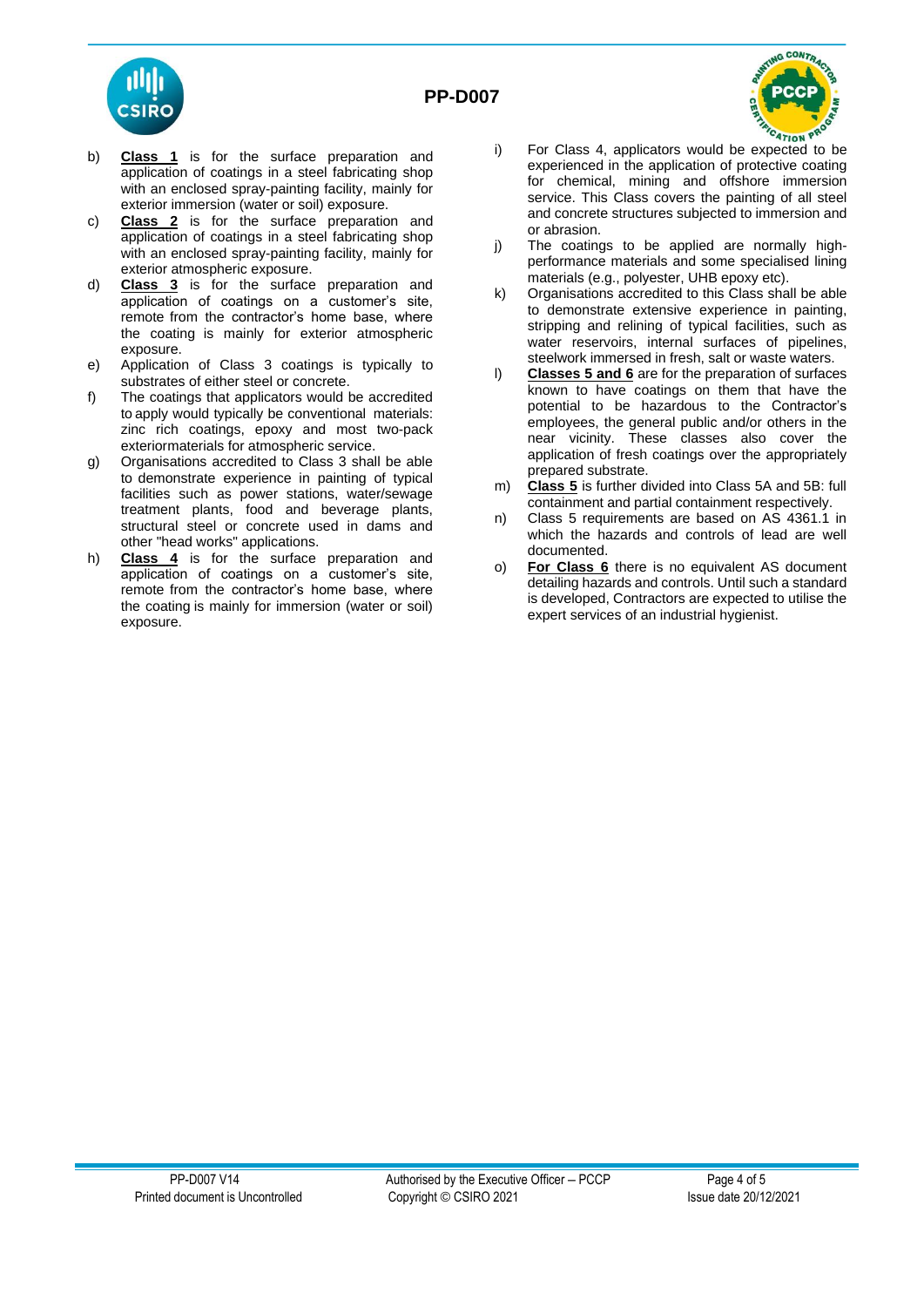



# **PAINTING CONTRACTOR CERTIFICATION PROGRAM CATEGORIES AND CLASSES**

- p) Requirements for accreditation in Classes 1 to 4 are defined in PCCP Document PP-D013.
- q) Requirements for accreditation in Classes 5 and 6 are defined in PCCP Document PP-D014.
- r) Accreditation between Classes is not transferable.

#### **7.2. Pavement Markings**

- a) The pavement marking category is divided into ten separate classes designed to cover the bulk of the pavement marking activities undertaken. These are described in full in PCCP Document D031 and summarised in Clause 9 Table 1 below.
- b) A full description of requirements for accreditation in the Pavement Marking category can be found in PCCP Document D033.

#### **7.3 Architectural Coatings**

- a) This category covers Class 18 Application of floor coatings for commercial buildings
- b) It is intended to progressively expand PCCP to cover the application of architectural coatings in both commercial and public buildings with specialist classes such as management of existing hazardous paints.
- c) Class 18 requirements for accreditation are described in PCCP Document PP-D011.

#### **7.4 High Voltage Transmission Tower Refurbishment**

- a) The refurbishment of high voltage towers has been developed as a separate category for PCCP as they require specialist application equipment, skills and knowledge.
- b) PCCP Class 30 covers high voltage transmission tower refurbishment and the requirements are specified in document PP-D035.
	- i. **Sub Class 1:** Liquid organic coatings single or multi-pack; solvent or water based or solvent free high solids coatings.

#### **8. SUB-CLASSES OF ACCREDITATION**

#### **8.1 Protective Coatings**

- a) Protective coatings come in the following subclasses:
	- i. **Sub Class 1:** Liquid organic coatings single or multi-pack; solvent or water based or solvent free high solids coatings.
	- ii. **Sub Class 2:** Thermal metal spray coatings iii. **Sub Class 3:** Intumescent coatings
- b) Application of product for Sub Class 1 is typically by brush, roller or spray (airless or air assisted).
- c) Application of product for Sub Class 2 is typically by specialist equipment that heats a metal wire of the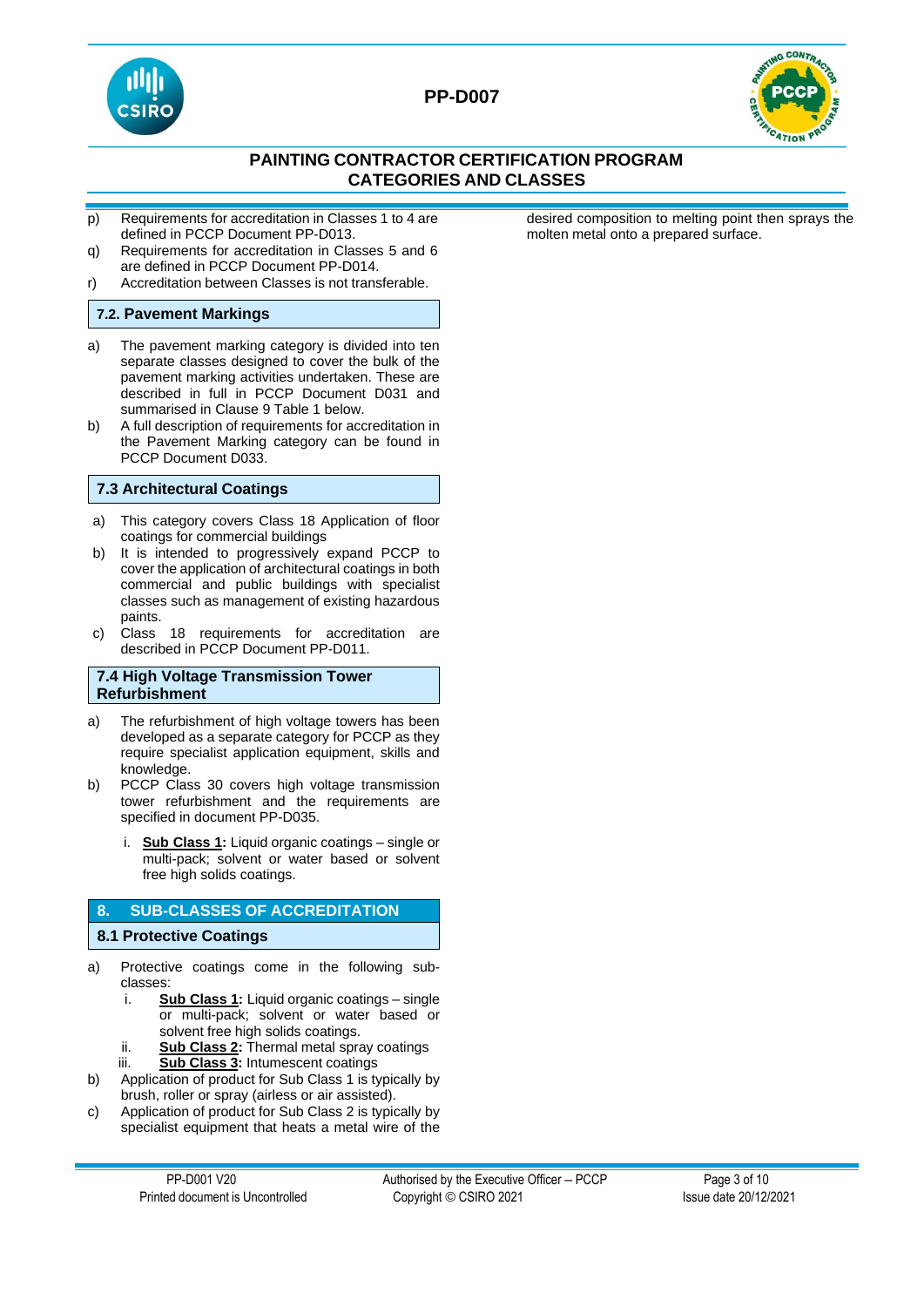

- d) Application of product for Sub Class 3 is typically by specialist spray equipment and skilled operators.
- e) Designation formats utilised are: Class 2-1 (Shop application of liquid organic coatings) or Class 3-2 (Site application of thermal metal spray coatings foratmospheric service) etc.
- a) Pavement markings come in the following subclasses:
	- i. **Sub Class 1:** Waterborne Markings **-** Although principally used for road edge and centre lines, these can also be used for car park<br>markings, intersectional marking and markings, intersectional marking messaging. These are predominantly applied by air assisted spray guns. When combined with glass beads these products give the best wet night visibility.
	- **Sub Class 2: Thermoplastic Markings Can** be used for all types of pavement markings. Application is usually via screed or extruded. Pre-formed thermoplastic is also used for intersections, transverse markings and messaging (numerals, arrows etc).
	- iii. **Sub Class 3:** Multi-component or cold applied plastic (CAP) - Such markings are generally two- pack solvent borne coatings that can be



applied by air assisted spray guns, brush or roller or extrusion (e.g., audio tactile markings).

iv. **Sub Class 4:** Non-Skid Paint - application of intersection markings such as arrows and stop bars and messages such as pedestrian and school crossings. Broad range of materials such as waterborne paint, thermoplastic, and multicomponent materials, with the addition of

#### **8.2 Pavement Markings**

retroreflective and/ or skid resistant materials can be used.

#### **8.3 Architectural Coatings**

- a) Application is typically by brush, roller or spray (airless or air assisted).<br>**Sub Class1:** Lig
	- Sub Class1: Liquid specialist low surfaceemitting coatings for the interiors of public buildings.
- b) At this stage, it is not the intention of PCCP to become involved in residential architectural coatings. Activity will be confined to architectural coatings for commercial and public buildings.
- c) sub-class liquid organic coatings, predominantly single pack but may also be multi-pack: solvent or water based.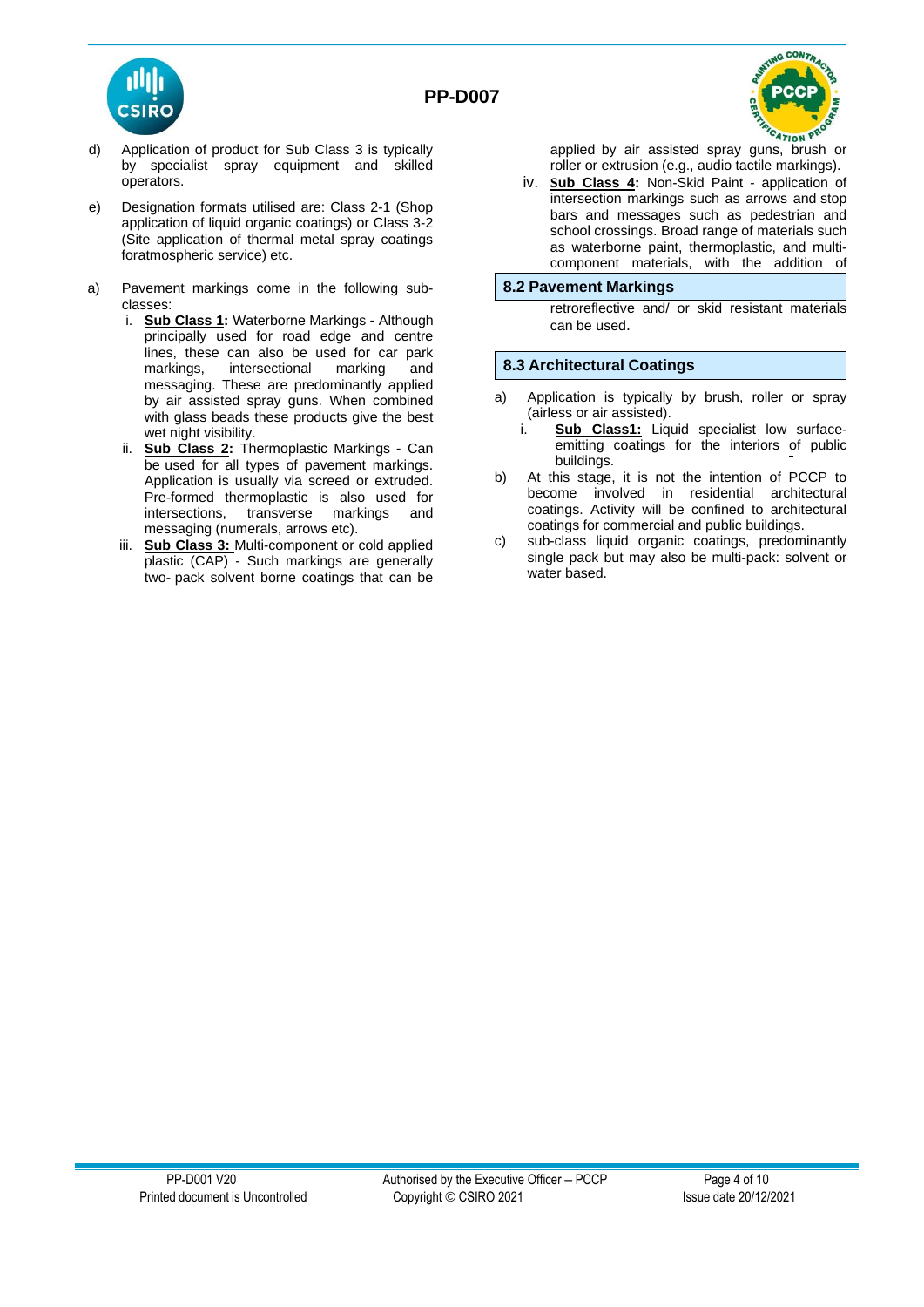



# **PAINTING CONTRACTOR CERTIFICATION PROGRAM CATEGORIES AND CLASSES**

|                      | 8.4 High Voltage Transmission Tower |  |
|----------------------|-------------------------------------|--|
| <b>Refurbishment</b> |                                     |  |

- a) Surface preparation is done using wet abrasive blasting and high-pressure water cleaning processes.
- b) Application of protective coatings to galvanised steel and concrete for Class 30 is typically by brush, roller or spray (airless or air assisted).
	- i. **Sub Class 1:** Liquid organic coatings single or multi-pack; solvent or water based or solvent free high solids coatings.